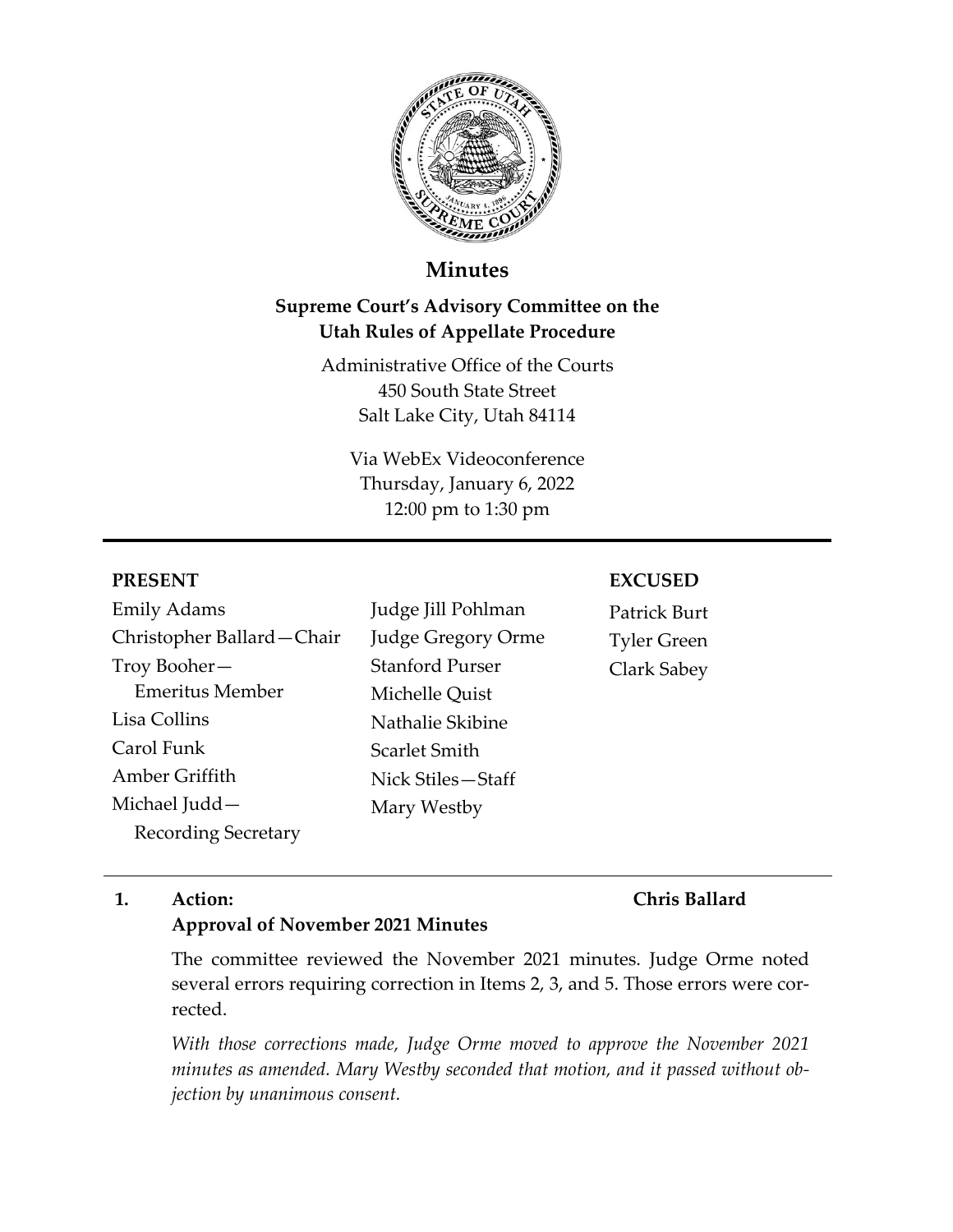## **2. Information: Welcome and Introductions**

**Nick Stiles**

Nick Stiles welcomed Amber Griffith, who will staff this committee and act as an assistant to Nick and to Justice Petersen. Chris Ballard reminded the committee that Rule 11-1(4) requires members of the committee to begin each year by disclosing the nature of their practices. Committee members did so.

## **Mary Westby**

### **3. Action: Rule 4(f)**

Mary Westby introduced the contemplated changes to Rule 4(f), which relate to time limits on ability to reinstate direct appeal, as well as some general clean-up. The committee devoted time to discussing an appropriate cut-off specifically, whether it should tie to a PCRA filing, or simply hold to "reasonable time." The committee discussed and adopted a change to lines 4–5, to strike unnecessary language, and to change the number of days identified in line 9.

*Following that discussion, Ms. Westby moved to approve the rule as amended and as shown on screen at the committee meeting. Michelle Quist seconded that motion, and it passed without objection by unanimous consent.*

## **4. Action: Rule 10(d)**

#### **Emily Adams**

Emily Adams introduced a straightforward change to Rule 10(d), which clarifies the deadline language to state that a filing must be made *on or before* the stated deadline, not *before* that deadline.

*After that discussion, Ms. Westby moved to approve the rule as amended and as shown on screen at the committee meeting. Stan Purser seconded that motion, and it passed without objection by unanimous consent.*